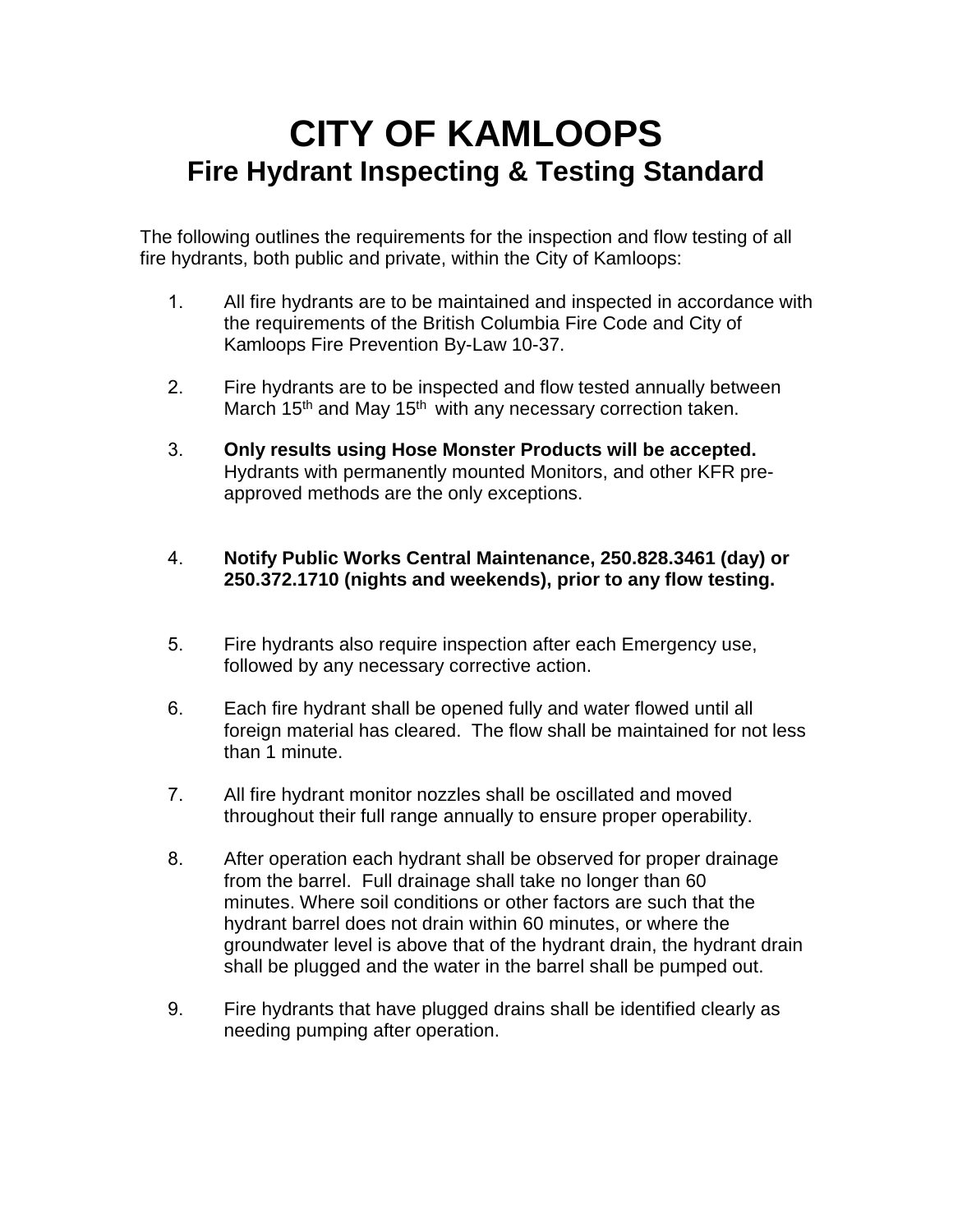- 10. Fire hydrants shall be kept free of snow, ice, or other materials and protected against mechanical damage in a manner that ensures free access.
- 11. Each fire hydrant shall be painted in accordance with the attached paint schedule. Hydrants require painting if the condition of the paint is dirty, chipping, flaking, rusting, bare metal is showing or is not the same colour as detailed in the paint schedule.
- 12. The attached **Problem Codes** must be used to report any fire hydrant problems.

#### 13. **Flow test results must include**:

- Date of the flow test
- City of Kamloops fire hydrant number
- Static Pressure(kPa)
- Residual Pressure(kPa)
- Test Flow
- Any problems found during the flow test(i.e. obstructed, paint, too low, etc)
- Capacity at a residual pressure of 140 kpa (20 psi)
- Name of the person or company conducting the flow test and their contact information.
- Method of flow test
- 14. Any flow test results that indicate deterioration of available water flow and pressure shall be investigated to the complete satisfaction of Kamloops Fire Rescue Services to ensure that the required flow and pressure are available for fire protection.
- 15. **Results of each inspection and flow test are to be recorded on spreadsheets supplied by KFR annually** and forwarded to Kamloops Fire Rescue Services no later than May 30<sup>th</sup> of each year.